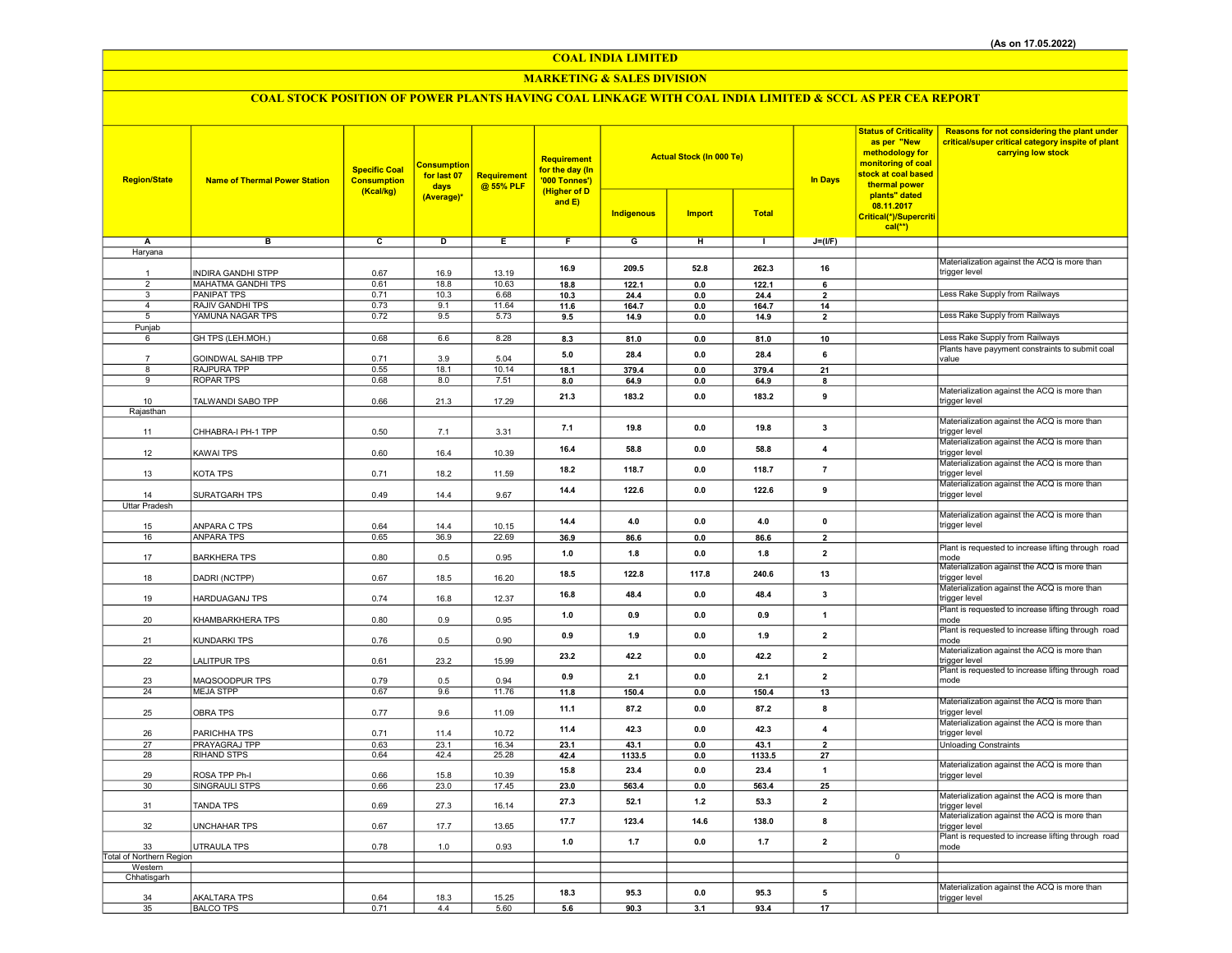#### COAL INDIA LIMITED

## MARKETING & SALES DIVISION

## COAL STOCK POSITION OF POWER PLANTS HAVING COAL LINKAGE WITH COAL INDIA LIMITED & SCCL AS PER CEA REPORT

| <b>Region/State</b> | <b>Name of Thermal Power Station</b> | <b>Specific Coal</b><br><b>Consumption</b><br>(Kcal/kg) | <b>Consumption</b><br>for last 07<br>days | <b>Requirement</b><br>@ 55% PLF | <b>Requirement</b><br>for the day (In<br>'000 Tonnes')<br>(Higher of D |                | <b>Actual Stock (In 000 Te)</b> |                | <b>In Days</b>          | <b>Status of Criticality</b><br>as per "New<br>methodology for<br>monitoring of coal<br>stock at coal based<br>thermal power | Reasons for not considering the plant under<br>critical/super critical category inspite of plant<br>carrying low stock |
|---------------------|--------------------------------------|---------------------------------------------------------|-------------------------------------------|---------------------------------|------------------------------------------------------------------------|----------------|---------------------------------|----------------|-------------------------|------------------------------------------------------------------------------------------------------------------------------|------------------------------------------------------------------------------------------------------------------------|
|                     |                                      |                                                         | (Average)*                                |                                 | and $E$ )                                                              | Indigenous     | <b>Import</b>                   | <b>Total</b>   |                         | plants" dated<br>08.11.2017<br>Critical(*)/Supercriti<br>$cal(**)$                                                           |                                                                                                                        |
| Α                   | в                                    | $\overline{c}$                                          | D                                         | Е.                              | F.                                                                     | G              | н                               | -1             | $J=(I/F)$               |                                                                                                                              |                                                                                                                        |
|                     | <b>BANDAKHAR TPP</b>                 | 0.71                                                    | 3.5                                       | 2.81                            | 3.5                                                                    | 18.1           | 0.0                             | 18.1           | 5                       |                                                                                                                              | Materialization against the ACQ is more than<br>trigger level                                                          |
| 36<br>37            | <b>BARADARHA TPS</b>                 | 0.77                                                    | 20.1                                      | 12.25                           | 20.1                                                                   | 179.9          | 0.0                             | 179.9          | 9                       |                                                                                                                              |                                                                                                                        |
| 38                  | <b>BHILAI TPS</b>                    | 0.76                                                    | 8.1                                       | 5.01                            | 8.1                                                                    | 85.3           | 0.0                             | 85.3           | 11                      |                                                                                                                              |                                                                                                                        |
|                     |                                      |                                                         |                                           |                                 | 6.0                                                                    | 25.1           | 0.0                             | 25.1           | 4                       |                                                                                                                              | Materialization against the ACQ is more than                                                                           |
| 39                  | <b>BINJKOTE TPP</b>                  | 0.75                                                    | 0.0                                       | 5.95                            |                                                                        |                |                                 |                |                         |                                                                                                                              | trigger level                                                                                                          |
| 40                  | <b>DSPM TPS</b><br><b>KORBA STPS</b> | 0.69                                                    | 8.0                                       | 4.56<br>22.94                   | 8.0                                                                    | 14.0           | 0.0                             | 14.0           | $\overline{\mathbf{2}}$ |                                                                                                                              |                                                                                                                        |
| 41<br>42            | KORBA-WEST TPS                       | 0.67<br>0.78                                            | 45.6<br>17.7                              | 13.79                           | 45.6<br>17.7                                                           | 452.1<br>210.1 | 0.0<br>0.0                      | 452.1<br>210.1 | 10<br>12                |                                                                                                                              |                                                                                                                        |
| 43                  | LARA TPP                             | 0.66                                                    | 25.5                                      | 13.92                           | 25.5                                                                   | 253.8          | 0.0                             | 253.8          | 10                      |                                                                                                                              |                                                                                                                        |
|                     |                                      |                                                         |                                           |                                 |                                                                        |                |                                 |                |                         |                                                                                                                              | Materialization against the ACQ is more than                                                                           |
| 44                  | NAWAPARA TPP                         | 0.79                                                    | 3.6                                       | 6.28                            | 6.3                                                                    | 18.2           | 0.0                             | 18.2           | 3                       |                                                                                                                              | trigger level                                                                                                          |
| 45                  | PATHADI TPP                          | 0.65                                                    | 5.8                                       | 5.18                            | 5.8                                                                    | 50.2           | 0.0                             | 50.2           | 9                       |                                                                                                                              | Supply restricted considering high stock at their<br>end                                                               |
| 46                  | <b>SIPAT STPS</b>                    | 0.68                                                    | 34.0                                      | 26.62                           | 34.0                                                                   | 475.1          | 0.0                             | 475.1          | 14                      |                                                                                                                              |                                                                                                                        |
|                     |                                      |                                                         |                                           |                                 |                                                                        |                |                                 |                |                         |                                                                                                                              | Materialization against the ACQ is more than                                                                           |
| 47                  | TAMNAR TPP                           | 0.84                                                    | 26.5                                      | 26.52                           | 26.5                                                                   | 146.6          | 0.0                             | 146.6          | 6                       |                                                                                                                              | trigger level                                                                                                          |
|                     |                                      |                                                         |                                           |                                 | 17.7                                                                   | 71.0           | 0.0                             | 71.0           | 4                       |                                                                                                                              | Materialization against the ACQ is more than                                                                           |
| 48<br>Gujarat       | UCHPINDA TPP                         | 0.75                                                    | 17.7                                      | 14.22                           |                                                                        |                |                                 |                |                         |                                                                                                                              | trigger level                                                                                                          |
|                     |                                      |                                                         |                                           |                                 |                                                                        |                |                                 |                |                         |                                                                                                                              | Materialization against the ACQ is more than                                                                           |
| 49                  | GANDHI NAGAR TPS                     | 0.69                                                    | 6.8                                       | 5.71                            | 6.8                                                                    | 38.2           | 0.0                             | 38.2           | 6                       |                                                                                                                              | trigger level                                                                                                          |
| 50                  | SABARMATI (D-F STATIONS)             | 0.57                                                    | 4.5                                       | 2.74                            | 4.5                                                                    | 16.1           | 63.8                            | 79.8           | #REF!                   |                                                                                                                              |                                                                                                                        |
|                     |                                      |                                                         |                                           |                                 | 12.1                                                                   | 28.2           | 0.0                             | 28.2           | $\overline{2}$          |                                                                                                                              | Materialization against the ACQ is more than<br>triaaer level                                                          |
| 51                  | UKAI TPS                             | 0.67                                                    | 12.1                                      | 9.85                            |                                                                        |                |                                 |                |                         |                                                                                                                              | Materialization against the ACQ is more than                                                                           |
| 52                  | <b>WANAKBORI TPS</b>                 | 0.67                                                    | 27.3                                      | 20.22                           | 27.3                                                                   | 166.5          | 0.0                             | 166.5          | 6                       |                                                                                                                              | trigger level                                                                                                          |
| Madhya Pradesh      |                                      |                                                         |                                           |                                 |                                                                        |                |                                 |                |                         |                                                                                                                              |                                                                                                                        |
| 53                  | AMARKANTAK EXT TPS                   | 0.65                                                    | 3.0                                       | 1.80                            | 3.0                                                                    | 52.1           | 0.0                             | 52.1           | 18                      |                                                                                                                              |                                                                                                                        |
| 54                  | <b>ANUPPUR TPP</b>                   | 0.65                                                    | 17.4                                      | 10.31                           | 17.4                                                                   | 89.4           | 0.0                             | 89.4           | 5                       |                                                                                                                              |                                                                                                                        |
| 55                  | <b>BINA TPS</b>                      | 0.74                                                    | 7.1                                       | 4.88                            | 7.1                                                                    | 34.7           | 0.0                             | 34.7           | 5                       |                                                                                                                              | Materialization against the ACQ is more than<br>trigger level                                                          |
|                     |                                      |                                                         |                                           |                                 |                                                                        |                |                                 |                |                         |                                                                                                                              | Materialization against the ACQ is more than                                                                           |
| 56                  | GADARWARA TPP                        | 0.66                                                    | 19.2                                      | 13.93                           | 19.2                                                                   | 42.4           | 50.6                            | 93.0           | 5                       |                                                                                                                              | trigger level                                                                                                          |
|                     |                                      |                                                         |                                           |                                 | 14.2                                                                   | 90.9           | 100.9                           | 191.8          | 14                      |                                                                                                                              | Materialization against the ACQ is more than                                                                           |
| 57<br>58            | KHARGONE STPP<br>SANJAY GANDHI TPS   | 0.60<br>0.82                                            | 14.2<br>16.3                              | 10.45<br>14.57                  |                                                                        |                | 0.0                             |                | $\overline{\mathbf{2}}$ |                                                                                                                              | trigger level<br>Non payment of dues                                                                                   |
| 59                  | <b>SATPURA TPS</b>                   | 0.67                                                    | 7.4                                       | 11.79                           | 16.3<br>11.8                                                           | 31.7<br>46.6   | 0.0                             | 31.7<br>46.6   | 4                       |                                                                                                                              | Non Payment of Dues                                                                                                    |
|                     |                                      |                                                         |                                           |                                 |                                                                        |                |                                 |                |                         |                                                                                                                              | Materialization against the ACQ is more than                                                                           |
| 60                  | SEIONI TPP                           | 0.64                                                    | 7.8                                       | 5.06                            | 7.8                                                                    | 29.0           | 0.0                             | 29.0           | 4                       |                                                                                                                              | trigger level                                                                                                          |
| 61                  | SHREE SINGAJI TPP                    | 0.71                                                    | 31.8                                      | 23.50                           | 31.8                                                                   | 145.5          | 0.0                             | 145.5          | 5                       |                                                                                                                              | Non Payment of Dues                                                                                                    |
| 62                  | VINDHYACHAL STPS                     | 0.69                                                    | 63.2                                      | 43.60                           | 63.2                                                                   | 1604.0         | 0.0                             | 1604.0         | 25                      |                                                                                                                              |                                                                                                                        |
| Maharashtra         |                                      |                                                         |                                           |                                 |                                                                        |                |                                 |                |                         |                                                                                                                              | Materialization against the ACQ is more than                                                                           |
| 63                  | AMRAVATI TPS                         | 0.62                                                    | 17.3                                      | 11.07                           | 17.3                                                                   | 17.0           | 0.0                             | 17.0           | 1                       |                                                                                                                              | trigger level                                                                                                          |
| 64                  | <b>BHUSAWAL TPS</b>                  | 0.72                                                    | 18.7                                      | 11.44                           | 18.7                                                                   | 39.9           | 0.0                             | 39.9           | $\overline{2}$          |                                                                                                                              | Non payment of dues                                                                                                    |
| 65                  | <b>BUTIBORI TPP</b>                  | 0.67                                                    | 0.0                                       | 5.31                            | 5.3                                                                    | 59.7           | 0.0                             | 59.7           | 11                      |                                                                                                                              |                                                                                                                        |
| 66                  | CHANDRAPUR(MAHARASHTRA) STPS         | 0.78                                                    | 41.3                                      | 30.17                           | 41.3                                                                   | 273.3          | 0.0                             | 273.3          | $\overline{7}$          |                                                                                                                              | Non payment of dues                                                                                                    |
| 67                  | DAHANU TPS                           | 0.62                                                    | 6.8                                       | 4.09                            | 6.8                                                                    | 4.1            | 0.1                             | 4.3            | $\mathbf{1}$            |                                                                                                                              | Materialization against the ACQ is more than<br>trigger level                                                          |
|                     |                                      |                                                         |                                           |                                 |                                                                        |                |                                 |                |                         |                                                                                                                              | Materialization against the ACQ is more than                                                                           |
| 68                  | DHARIWAL TPP                         | 0.67                                                    | 6.7                                       | 5.34                            | 6.7                                                                    | 68.0           | 0.0                             | 68.0           | 10                      |                                                                                                                              | trigger level                                                                                                          |
| 69                  | <b>GMR WARORA TPS</b>                | 0.67                                                    | 7.9                                       | 5.29                            | 7.9                                                                    | 64.6           | 0.0                             | 64.6           | 8                       |                                                                                                                              | Materialization against the ACQ is more than<br>trigger level                                                          |
|                     |                                      |                                                         |                                           |                                 |                                                                        |                |                                 |                |                         |                                                                                                                              | Materialization against the ACQ is more than                                                                           |
| 70                  | KHAPARKHEDA TPS                      | 0.89                                                    | 20.3                                      | 15.72                           | 20.3                                                                   | 121.0          | 0.0                             | 121.0          | 6                       |                                                                                                                              | trigger level                                                                                                          |
| 71                  | <b>KORADI TPS</b>                    | 0.76                                                    | 29.9                                      | 22.08                           | 29.9                                                                   | 55.0           | 0.0                             | 55.0           | $\overline{2}$          |                                                                                                                              | Non payment of dues                                                                                                    |
|                     |                                      |                                                         |                                           |                                 | 27.8                                                                   | 55.8           | 32.0                            | 87.8           | $\mathbf{3}$            |                                                                                                                              | Materialization against the ACQ is more than                                                                           |
| 72                  | MAUDA TPS                            | 0.70                                                    | 27.8                                      | 21.29                           |                                                                        |                |                                 |                |                         |                                                                                                                              | trigger level                                                                                                          |
| 73<br>74            | <b>NASIK TPS</b><br><b>PARAS TPS</b> | 0.81<br>0.74                                            | 9.4<br>6.5                                | 6.72<br>4.90                    | 9.4                                                                    | 20.5           | 0.0                             | 20.5           | $\overline{2}$<br>12    |                                                                                                                              | Non payment of dues<br>Non payment of dues                                                                             |
| 75                  | <b>PARLITPS</b>                      | 0.67                                                    | 7.7                                       | 6.65                            | 6.5<br>7.7                                                             | 75.7<br>99.4   | 0.0<br>0.0                      | 75.7<br>99.4   | 13                      |                                                                                                                              | Non payment of dues                                                                                                    |
|                     |                                      |                                                         |                                           |                                 |                                                                        |                |                                 |                |                         |                                                                                                                              | Materialization against the ACQ is more than                                                                           |
| 76                  | SOLAPUR STPS                         | 0.56                                                    | 13.6                                      | 9.73                            | 13.6                                                                   | 50.0           | 0.0                             | 50.0           | 4                       |                                                                                                                              | trigger level                                                                                                          |
|                     |                                      |                                                         |                                           |                                 | 41.4                                                                   | 188.1          | 0.0                             | 188.1          | 5                       |                                                                                                                              | Materialization against the ACQ is more than                                                                           |
| 77                  | TIRORA TPS                           | 0.66                                                    | 41.4                                      | 28.73                           |                                                                        |                |                                 |                |                         |                                                                                                                              | trigger level                                                                                                          |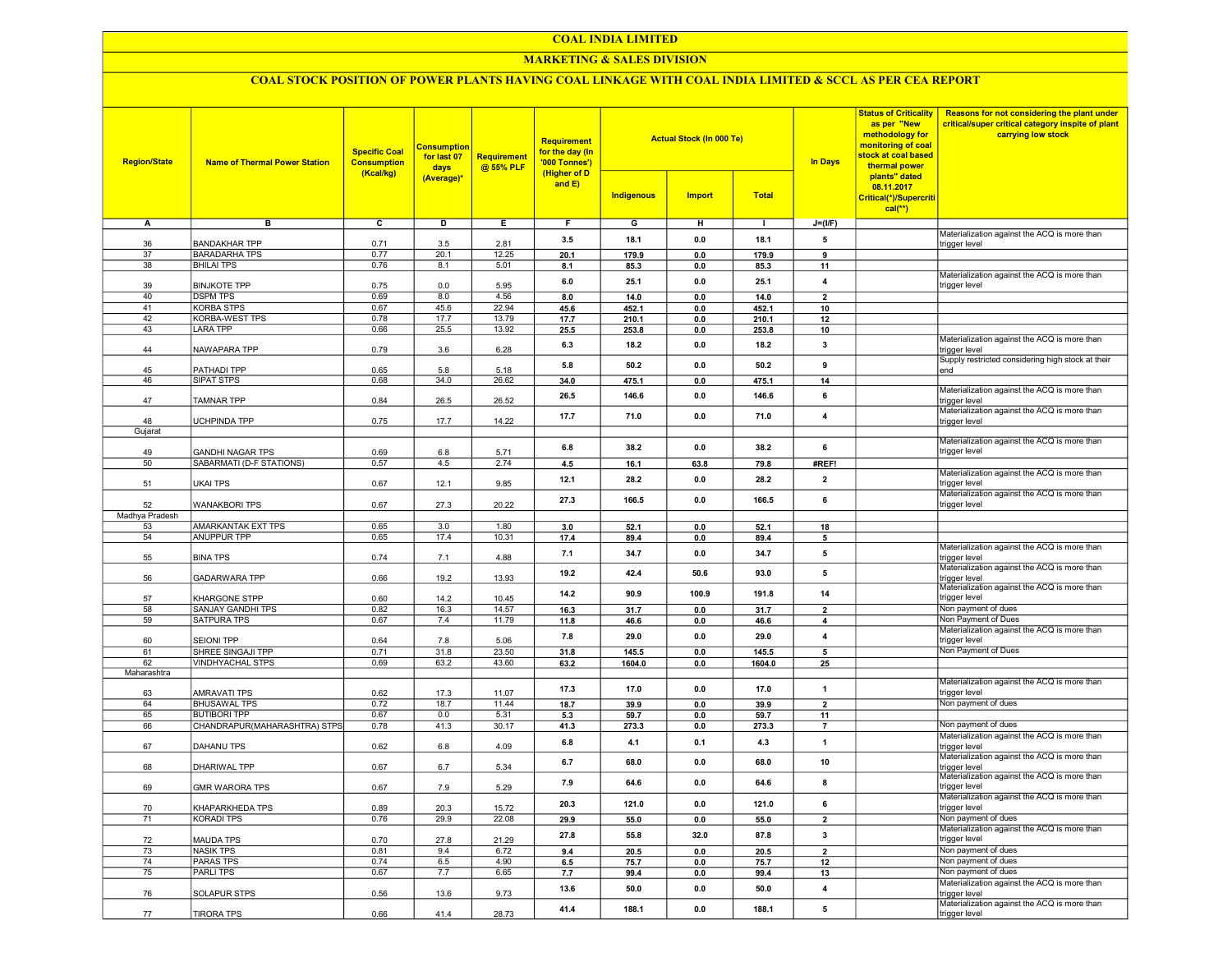#### COAL INDIA LIMITED

## MARKETING & SALES DIVISION

# COAL STOCK POSITION OF POWER PLANTS HAVING COAL LINKAGE WITH COAL INDIA LIMITED & SCCL AS PER CEA REPORT

| <b>Region/State</b>             | <b>Name of Thermal Power Station</b> | <b>Specific Coal</b><br><b>Consumption</b><br>(Kcal/kg) | <b>Consumption</b><br>for last 07<br>days | <b>Requirement</b><br>@ 55% PLF | Requirement<br>for the day (In<br>'000 Tonnes')<br>(Higher of D |                   | <b>Actual Stock (In 000 Te)</b> |              | In Days                 | <b>Status of Criticality</b><br>as per "New<br>methodology for<br>monitoring of coal<br>stock at coal based<br>thermal power<br>plants" dated | Reasons for not considering the plant under<br>critical/super critical category inspite of plant<br>carrying low stock |
|---------------------------------|--------------------------------------|---------------------------------------------------------|-------------------------------------------|---------------------------------|-----------------------------------------------------------------|-------------------|---------------------------------|--------------|-------------------------|-----------------------------------------------------------------------------------------------------------------------------------------------|------------------------------------------------------------------------------------------------------------------------|
|                                 |                                      |                                                         | (Average)*                                |                                 | and $E$ )                                                       | <b>Indigenous</b> | <b>Import</b>                   | <b>Total</b> |                         | 08.11.2017<br>Critical(*)/Supercriti<br>$cal(**)$                                                                                             |                                                                                                                        |
| Α                               | B                                    | $\overline{\mathsf{c}}$                                 | D                                         | Е                               | F                                                               | G                 | H                               | $\mathbf{I}$ | $J=(I/F)$               |                                                                                                                                               |                                                                                                                        |
| 78                              | WARDHA WARORA TPP                    | 0.66                                                    | 4.3                                       | 4.71                            | 4.7                                                             | 146.6             | 0.0                             | 146.6        | 31                      |                                                                                                                                               |                                                                                                                        |
| Total of Western Region         |                                      |                                                         |                                           |                                 |                                                                 |                   |                                 |              |                         | $\overline{0}$                                                                                                                                |                                                                                                                        |
| Southern<br>Andhra Pradesh      |                                      |                                                         |                                           |                                 |                                                                 |                   |                                 |              |                         |                                                                                                                                               |                                                                                                                        |
| 79                              | DAMODARAM SANJEEVAIAH TPS            | 0.66                                                    | 13.2                                      | 13.85                           | 13.8                                                            | 38.6              | 0.0                             | 38.6         | $\overline{\mathbf{3}}$ |                                                                                                                                               | Materialization against the ACQ is more than<br>trigger level                                                          |
| 80                              | Dr. N.TATA RAO TPS                   | 0.77                                                    | 26.7                                      | 17.90                           | 26.7                                                            | 92.9              | 0.0                             | 92.9         | 3                       |                                                                                                                                               | Materialization against the ACQ is more than<br>trigger level                                                          |
| 81                              | PAINAMPURAM TPP                      | 0.59                                                    | 14.1                                      | 10.21                           | 14.1                                                            | 109.6             | 65.9                            | 175.4        | 12                      |                                                                                                                                               | Materialization against the ACQ is more than<br>trigger level                                                          |
| 82                              | RAYALASEEMA TPS                      | 0.76                                                    | 21.6                                      | 16.60                           | 21.6                                                            | 27.8              | 0.0                             | 27.8         | $\mathbf{1}$            |                                                                                                                                               | Materialization against the ACQ is more than<br>trigger level                                                          |
| 83                              | <b>SIMHADRI</b>                      | 0.78                                                    | 29.9                                      | 20.54                           | 29.9                                                            | 252.8             | 49.3                            | 302.1        | 10                      |                                                                                                                                               | Materialization against the ACQ is more than<br>trigger level                                                          |
| 84                              | SGPL TPP                             | 0.53                                                    | 16.5                                      | 9.26                            | 16.5                                                            | 6.6               | 94.5                            | 101.1        | 6                       |                                                                                                                                               | Materialization against the ACQ is more than<br>trigger level                                                          |
| 85                              | <b>VIZAG TPP</b>                     | 0.67                                                    | 9.9                                       | 9.20                            | 9.9                                                             | 90.6              | 0.0                             | 90.6         | 9                       |                                                                                                                                               | Less Supply of rakes from Railways                                                                                     |
| Karnataka<br>86                 | <b>BELLARY TPS</b>                   | 0.63                                                    | 18.4                                      | 14.23                           | 18.4                                                            | 74.9              | 0.0                             | 74.9         | 4                       |                                                                                                                                               | Materialization against the ACQ is more than<br>trigger level                                                          |
| 87                              | KUDGI STPP                           | 0.63                                                    | 22.3                                      | 19.90                           | 22.3                                                            | 62.9              | 13.5                            | 76.4         | 3                       |                                                                                                                                               | Materialization against the ACQ is more than<br>trigger level                                                          |
| 88                              | RAICHUR TPS                          | 0.66                                                    | 21.5                                      | 14.98                           | 21.5                                                            | 53.7              | 0.0                             | 537          | $\overline{2}$          |                                                                                                                                               | Materialization against the ACQ is more than<br>trigger level                                                          |
| 89                              | YERMARUS TPP                         | 0.62                                                    | 13.9                                      | 13.09                           | 13.9                                                            | 104.4             | 0.0                             | 104.4        | 8                       |                                                                                                                                               | Materialization against the ACQ is more than<br>trigger level                                                          |
| <b>Tamil Nadu</b>               |                                      |                                                         |                                           |                                 |                                                                 |                   |                                 |              |                         |                                                                                                                                               |                                                                                                                        |
| 90                              | <b>METTUR TPS</b>                    | 0.81                                                    | 4.1                                       | 8.98                            | 9.0                                                             | 122.5             | 0.0                             | 122.5        | 14                      |                                                                                                                                               | Materialization against the ACQ is more than<br>trigger level                                                          |
| 91                              | METTUR TPS - II                      | 0.78                                                    | 7.3                                       | 6.16                            | 7.3                                                             | 63.0              | 0.0                             | 63.0         | 9                       |                                                                                                                                               | Materialization against the ACQ is more than<br>trigger level                                                          |
| 92                              | NORTH CHENNAI TPS                    | 0.82                                                    | 20.4                                      | 19.78                           | 20.4                                                            | 98.3              | 0.0                             | 98.3         | 5                       |                                                                                                                                               | Materialization against the ACQ is more than<br>trigger level<br>Materialization against the ACQ is more than          |
| 93                              | <b>TUTICORIN TPS</b>                 | 0.96                                                    | 3.5                                       | 13.31                           | 13.3                                                            | 130.0             | 0.0                             | 130.0        | 10                      |                                                                                                                                               | trigger level<br>Materialization against the ACQ is more than                                                          |
| 94<br>Telangana                 | <b>VALLUR TPP</b>                    | 0.72                                                    | 19.4                                      | 14.26                           | 19.4                                                            | 151.3             | 0.0                             | 151.3        | 8                       |                                                                                                                                               | trigger level                                                                                                          |
| 95                              | <b>BHADRADRI TPP</b>                 | 0.69                                                    | 10.9                                      | 9.83                            | 10.9                                                            | 97.8              | 0.0                             | 97.8         | 9                       |                                                                                                                                               |                                                                                                                        |
| 96                              | KAKATIYA TPS                         | 0.57                                                    | 13.9                                      | 8.33                            | 13.9                                                            | 147.1             | 0.0                             | 147.1        | 11                      |                                                                                                                                               |                                                                                                                        |
| 97                              | KOTHAGUDEM TPS (NEW)                 | 0.64                                                    | 10.9                                      | 8.46                            | 10.9                                                            | 89.5              | 0.0                             | 89.5         | 8                       |                                                                                                                                               |                                                                                                                        |
| 98                              | KOTHAGUDEM TPS (STAGE-7)             | 0.50                                                    | 9.5                                       | 5.23                            | 9.5                                                             | 31.5              | 0.0                             | 31.5         | $\overline{\mathbf{3}}$ |                                                                                                                                               |                                                                                                                        |
| 99                              | <b>RAMAGUNDEM STPS</b>               | 0.62                                                    | 31.0                                      | 21.33                           | 31.0                                                            | 141.2             | 0.0                             | 141.2        | 5                       |                                                                                                                                               |                                                                                                                        |
| 100                             | RAMAGUNDEM-B TPS                     | 0.77                                                    | 0.9                                       | 0.64                            | 0.9                                                             | 10.3              | 0.0                             | 10.3         | 12                      |                                                                                                                                               |                                                                                                                        |
| 101<br>Total of Southern Region | <b>SINGARENI TPP</b>                 | 0.58                                                    | 7.6                                       | 9.12                            | 9.1                                                             | 112.1             | 0.0                             | 112.1        | 12                      | $\overline{0}$                                                                                                                                |                                                                                                                        |
| Eastern                         |                                      |                                                         |                                           |                                 |                                                                 |                   |                                 |              |                         |                                                                                                                                               |                                                                                                                        |
| Bihar                           |                                      |                                                         |                                           |                                 |                                                                 |                   |                                 |              |                         |                                                                                                                                               |                                                                                                                        |
| 102                             | <b>BARAUNI TPS</b>                   | 0.63                                                    | 7.0                                       | 5.90                            | 7.0                                                             | 51.7              | 0.0                             | 51.7         | $\overline{7}$          |                                                                                                                                               |                                                                                                                        |
| 103                             | <b>BARH I</b>                        | 0.67                                                    | 7.9                                       | 5.84                            | 7.9                                                             | 61.9              | 0.0                             | 61.9         | 8                       |                                                                                                                                               |                                                                                                                        |
| 104                             | <b>BARH II</b>                       | 0.67                                                    | 15.8                                      | 11.67                           | 15.8                                                            | 123.9             | 0.0                             | 123.9        | 8                       |                                                                                                                                               |                                                                                                                        |
| 105                             | KAHALGAON TPS                        | 0.80                                                    | 31.7                                      | 24.62                           | 31.7                                                            | 178.6             | 22.9                            | 201.5        | 6                       |                                                                                                                                               | Materialization against the ACQ is more than<br>trigger level                                                          |
| 106                             | MUZAFFARPUR TPS                      | 0.77                                                    | 5.5                                       | 3.95                            | 5.5                                                             | 640               | 0.0                             | 64.0         | 12                      |                                                                                                                                               | Materialization against the ACQ is more than<br>trigger level                                                          |
| 107                             | <b>NABINAGAR STPP</b>                | 0.58                                                    | 18.3                                      | 15.21                           | 18.3                                                            | 153.3             | 0.0                             | 153.3        | 8                       |                                                                                                                                               | Materialization against the ACQ is more than                                                                           |
| 108<br>Jharkhand                | NABINAGAR TPP                        | 0.69                                                    | 14.0                                      | 9.06                            | 14.0                                                            | 44.5              | 0.0                             | 44.5         | $\mathbf{3}$            |                                                                                                                                               | trigger level                                                                                                          |
| 109                             | BOKARO TPS 'A' EXP                   | 0.57                                                    | 4.5                                       | 3.78                            | 4.5                                                             | 111.4             | 0 <sub>0</sub>                  | 111.4        | 25                      |                                                                                                                                               |                                                                                                                        |
| 110                             | CHANDRAPURA(DVC) TPS                 | 0.61                                                    | 3.5                                       | 4.06                            | 4.1                                                             | 149.8             | 19.4                            | 169.2        | 42                      |                                                                                                                                               |                                                                                                                        |
| 111                             | <b>JOJOBERA TPS</b>                  | 0.69                                                    | 3.7                                       | 2.18                            | 3.7                                                             | 39.1              | 0.0                             | 39.1         | 10                      |                                                                                                                                               |                                                                                                                        |
| 112                             | <b>KODARMA TPP</b>                   | 0.62                                                    | 14.4                                      | 8.23                            | 14.4                                                            | 97.0              | 2.9                             | 99.9         | $\overline{7}$          |                                                                                                                                               |                                                                                                                        |
| 113                             | MAHADEV PRASAD STPP                  | 0.70                                                    | 8.5                                       | 5.01                            | 8.5                                                             | 36.3              | 0.0                             | 36.3         | 4                       |                                                                                                                                               | Materialization against the ACQ is more than<br>trigger level                                                          |
| 114                             | MAITHON RB TPP                       | 0.64                                                    | 13.2                                      | 8.89                            | 13.2                                                            | 215.5             | 0.0                             | 215.5        | 16                      |                                                                                                                                               |                                                                                                                        |